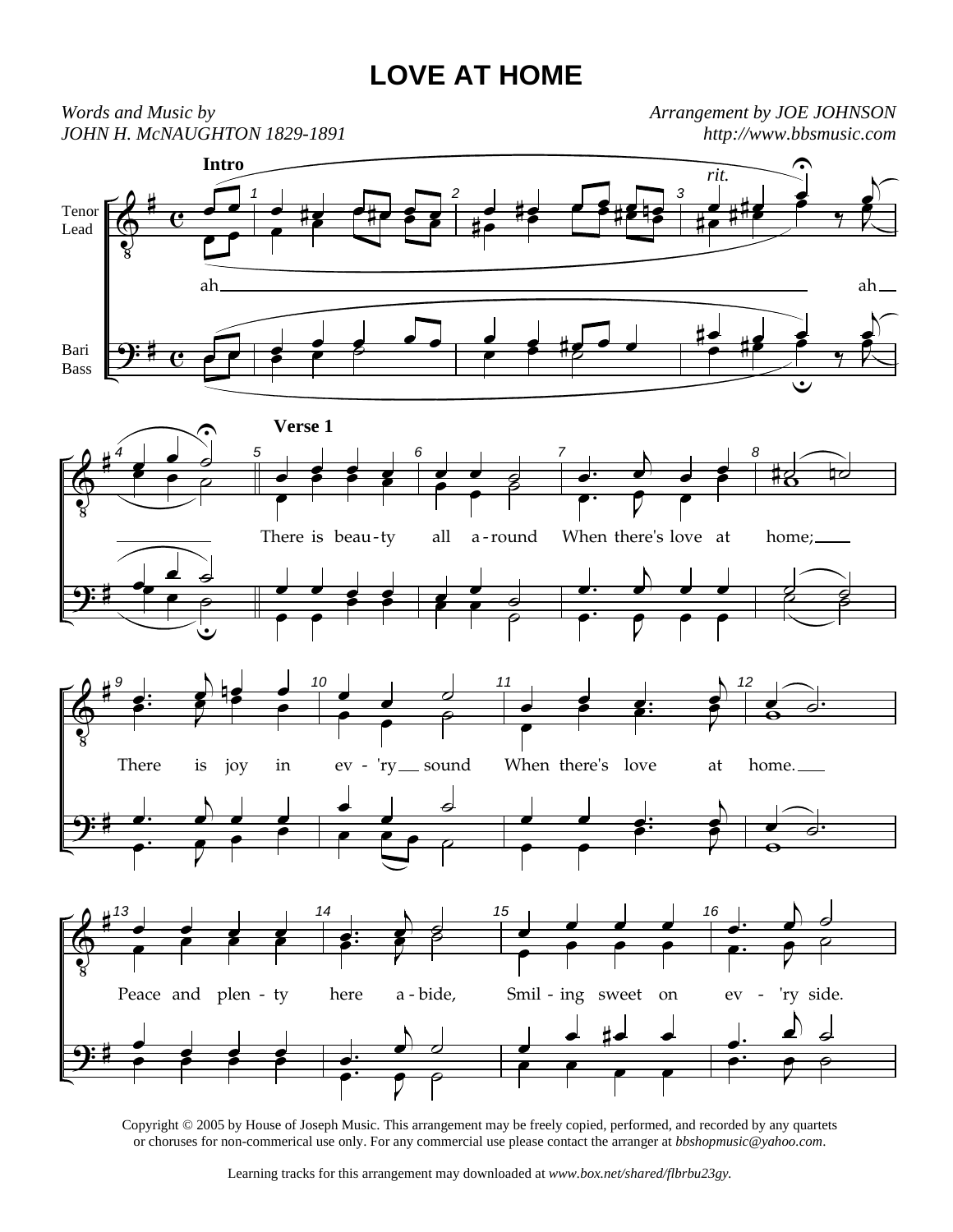## *2 Love At Home*





![](_page_1_Figure_3.jpeg)

![](_page_1_Figure_4.jpeg)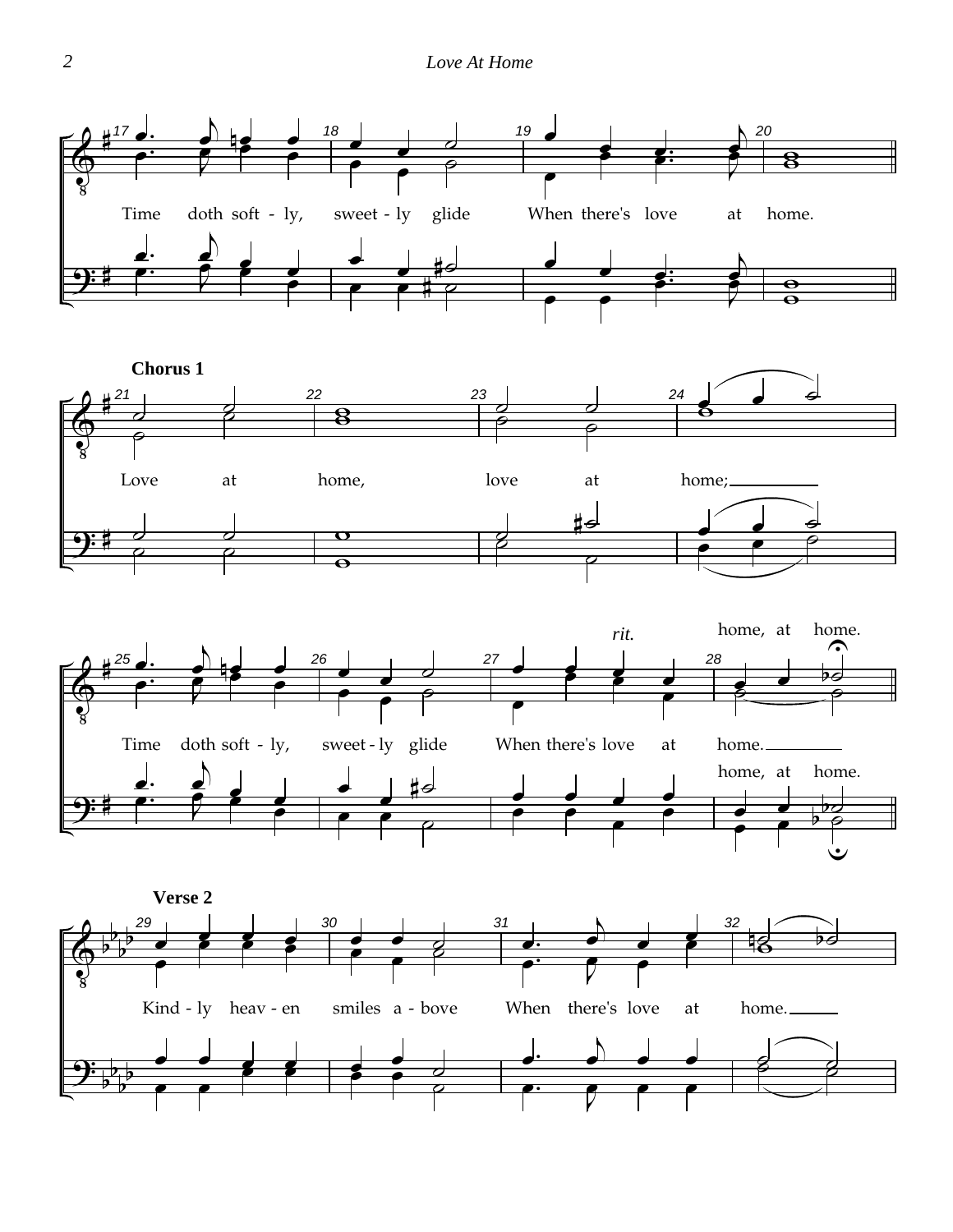![](_page_2_Figure_1.jpeg)